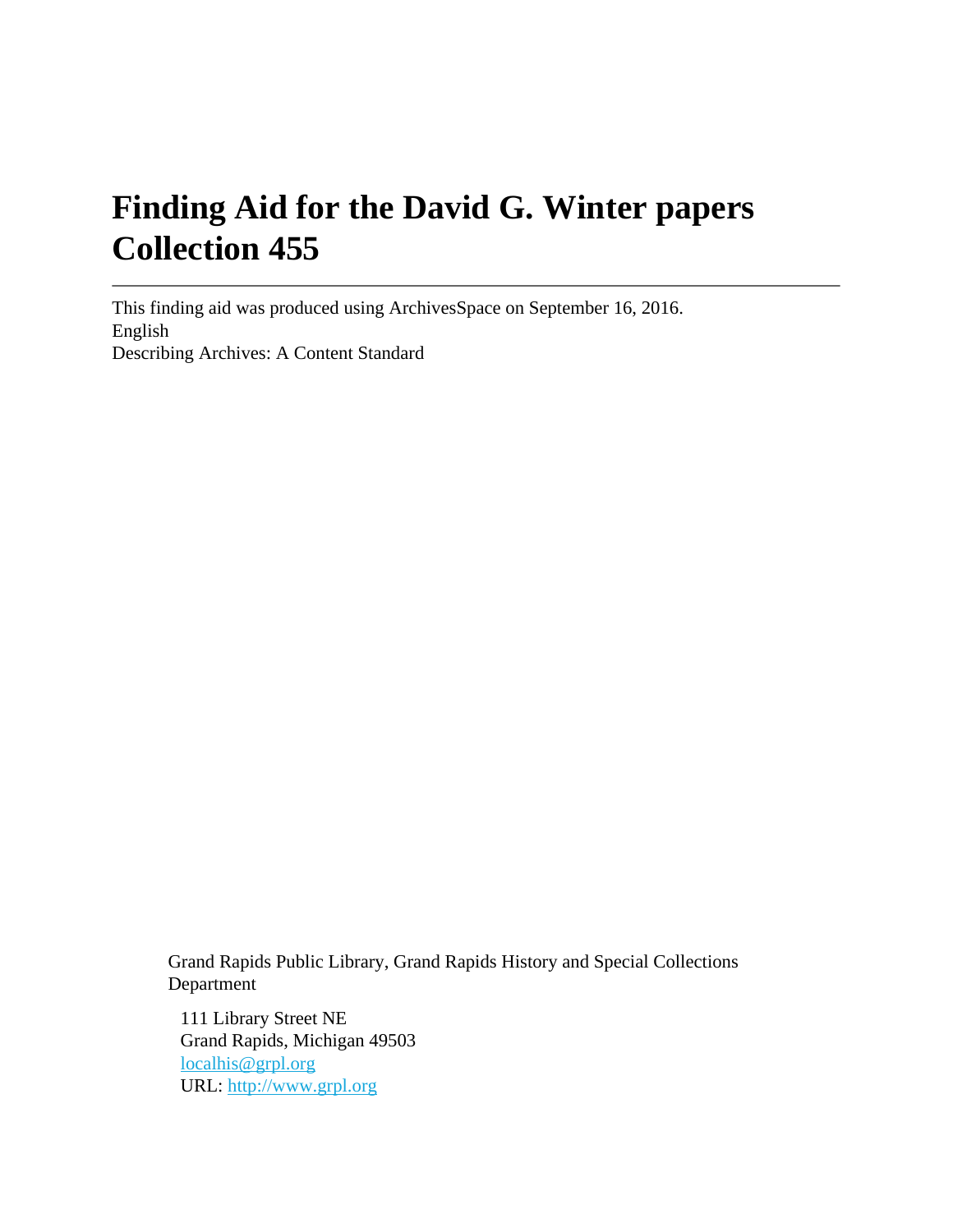# <span id="page-1-0"></span>**Table of Contents**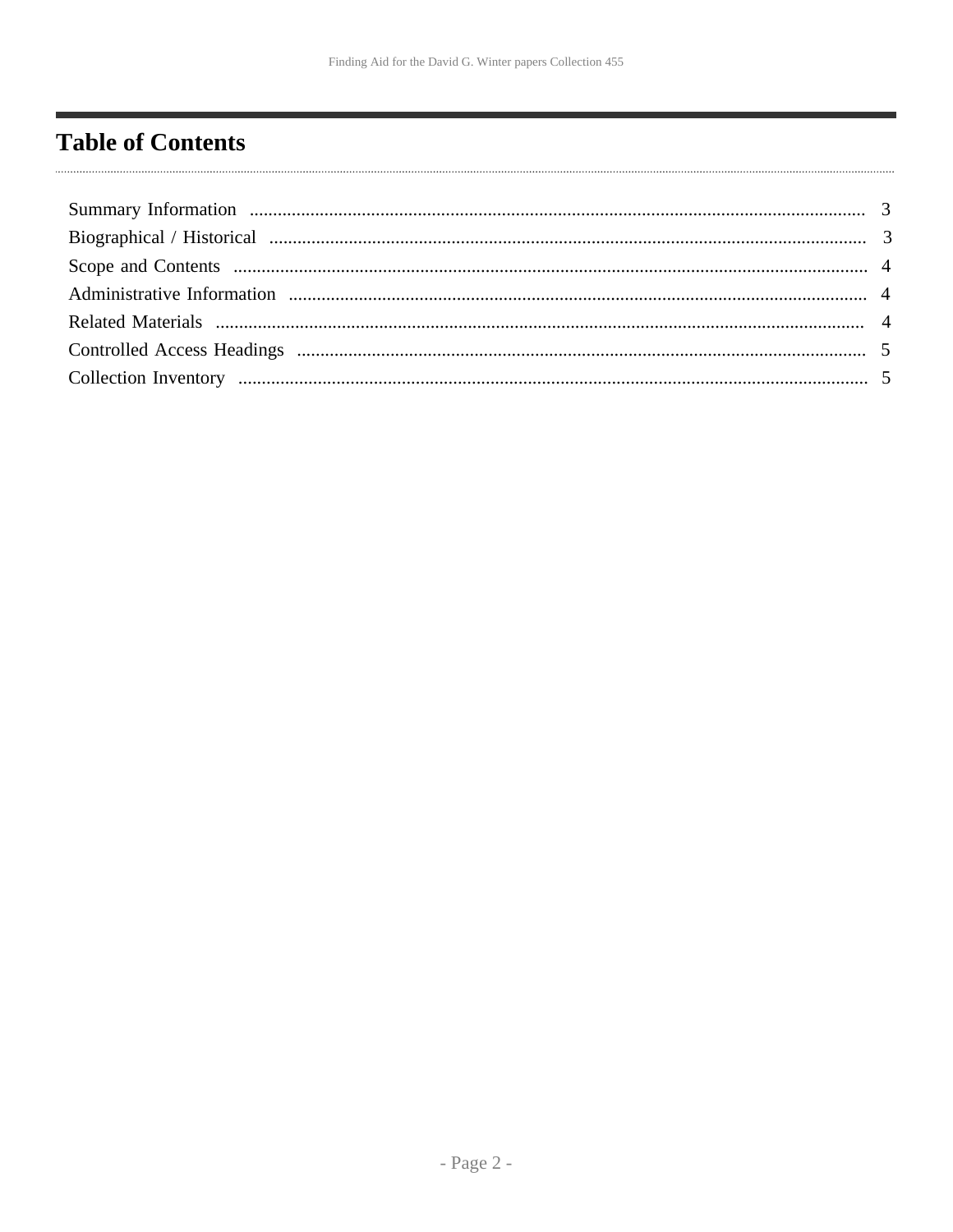### <span id="page-2-0"></span>**Summary Information**

| <b>Repository:</b>                  | Grand Rapids Public Library, Grand Rapids History and Special<br><b>Collections Department</b>                                                                                                                                                                                                                                                                                                                       |
|-------------------------------------|----------------------------------------------------------------------------------------------------------------------------------------------------------------------------------------------------------------------------------------------------------------------------------------------------------------------------------------------------------------------------------------------------------------------|
| Source - dnr:                       | Winter, David G.                                                                                                                                                                                                                                                                                                                                                                                                     |
| <b>Title:</b>                       | David G. Winter papers                                                                                                                                                                                                                                                                                                                                                                                               |
| ID:                                 | Collection 455                                                                                                                                                                                                                                                                                                                                                                                                       |
| Date [inclusive]:                   | 1949-2015                                                                                                                                                                                                                                                                                                                                                                                                            |
| Date [bulk]:                        | 1966                                                                                                                                                                                                                                                                                                                                                                                                                 |
| <b>Physical Description:</b>        | 0.5 Linear Feet 1 Box                                                                                                                                                                                                                                                                                                                                                                                                |
| Language of the<br><b>Material:</b> | English                                                                                                                                                                                                                                                                                                                                                                                                              |
| Abstract:                           | The David G. Winter papers contain material on racial imbalance in<br>schools in mid-century Grand Rapids, Michigan. Researchers of Civil<br>Rights, segregation in education, neighborhoods, and the history of<br>public schools in Grand Rapids would find this collection helpful. for<br>Included are official reports, a dissertation, a photograph, maps, and<br>articles by other researchers and the donor. |

**^** [Return to Table of Contents](#page-1-0)

# <span id="page-2-1"></span>**Biographical / Historical**

David G. Winter is a Research Professor at the University of New Mexico and a Professor Emeritus of Psychology at the University of Michigan. He teaches Psychology and Political Science courses and was educated at Harvard University and the University of Oxford.

His research interests focus on political psychology, including especially how personality and social characteristics are related to political and historical events, the psychological aspects of conflict escalation and war, the motivational bases of leadership, and authoritatianism.

**^** [Return to Table of Contents](#page-1-0)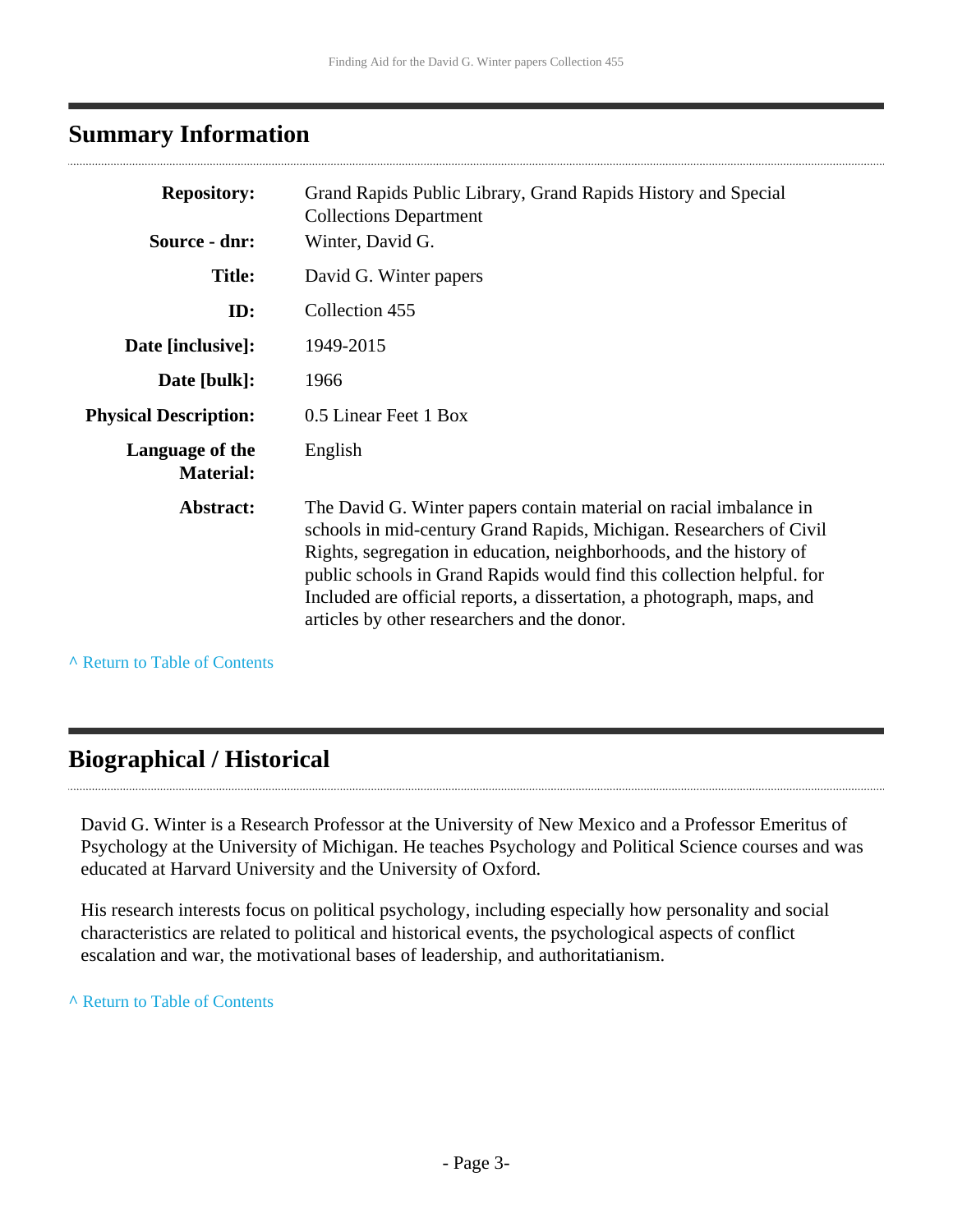## <span id="page-3-0"></span>**Scope and Contents**

The materials are organized chronologically by the date of their creation. Included are official reports from the Grand Rapids Board of Education, the Committee Studying Racial Imbalance in the Grand Rapids Public School System, and Michigan State University; a dissertation by Elmer H. Vruggink, a photograph of the Citizens Committee, maps of school districts, and articles by other researchers and the donor.

**^** [Return to Table of Contents](#page-1-0)

# <span id="page-3-1"></span>**Administrative Information**

#### **Publication Statement**

Grand Rapids Public Library, Grand Rapids History and Special Collections Department

111 Library Street NE Grand Rapids, Michigan 49503 [localhis@grpl.org](mailto:localhis@grpl.org) URL:<http://www.grpl.org>

#### **Immediate Source of Acquisition**

Accession Number: 2016.025; Donor: David G. Winter, 2016

**^** [Return to Table of Contents](#page-1-0)

# <span id="page-3-2"></span>**Related Materials**

#### **Related Materials**

Collection #003 - Loretta Ort papers: Box 6 has studies and reports on topics such as instructional media and racial imbalance

Collection #316 - Grand Rapids High Schools collection: Yearbooks and other information on various schools.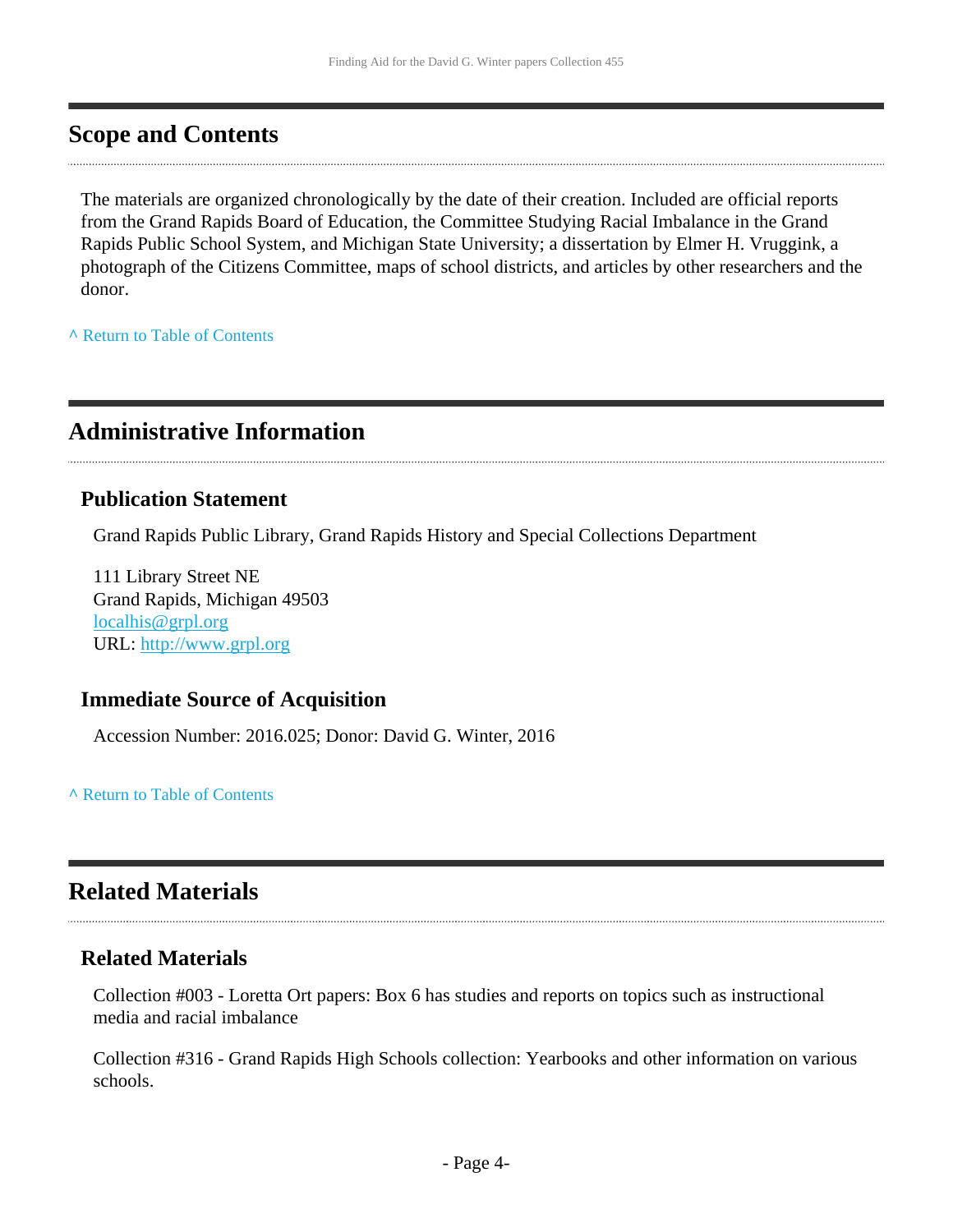Collection #410 - Rogers Family papers: Box 1 has documents from the Committee Studying Racial Imbalance in the Grand Rapids Public School System 1965-1967.

**^** [Return to Table of Contents](#page-1-0)

# <span id="page-4-0"></span>**Controlled Access Headings**

- Segregation in education -- Michigan -- Grand Rapids
- African Americans -- Civil Rights -- Michigan -- Grand Rapids -- History
- Public schools -- Michigan -- Grand Rapids
- Neighborhood planning -- Michigan -- Grand Rapids
- High schools -- Michigan -- Grand Rapids
- Winter, David G.

# <span id="page-4-1"></span>**Collection Inventory**

| <b>Title/Description</b>                                                                                                                                                                     | <b>Instances</b> |                     |
|----------------------------------------------------------------------------------------------------------------------------------------------------------------------------------------------|------------------|---------------------|
| School District maps                                                                                                                                                                         | Box 1            | folder 1            |
| Grand Rapids School Survey - Summary of Principal Findings and<br>Recommendations, June 1, 1949                                                                                              | Box 1            | Folder <sub>2</sub> |
| Grand Rapids School site study, December 1961                                                                                                                                                | Box 1            | Folder <sub>3</sub> |
| Photograph of Citizens Committee, 1966-06-10                                                                                                                                                 | Box 1            | folder 4            |
| "Greater Opportunities Ahead for Negro Pupils" Grand Rapids Press<br>clipping, June 12, 1966                                                                                                 | Box 1            | Folder 5            |
| The Final Report of the Committee Studying Racial Imbalance in<br>the Grand Rapids Public School System, June 12, 1966                                                                       | Box 1            | Folder 6            |
| "Planning for the Future, Grand Rapids Secondary School Needs"<br>Educational Facilities Study No. 1 from Michigan State University<br>and the Grand Rapids Board of Education, August, 1966 | Box 1            | Folder <sub>7</sub> |
| Comparative Analysis of Two Studies: "Racial Imbalance in the<br>Grand Rapids School System" and "Planning for the Future, Grand<br>Rapids Secondary School Needs", November, 1966           | Box 1            | Folder <sub>8</sub> |
| Comparative Analysis of Two Studies: "Racial Imbalance in the<br>Grand Rapids School System" and "Planning for the Future, Grand<br>Rapids Secondary School Needs" (Copy), November, 1966    | Box 1            | Folder 9            |
| South High School PTSA, October 30, 1967                                                                                                                                                     | Box 1            | Folder 10           |